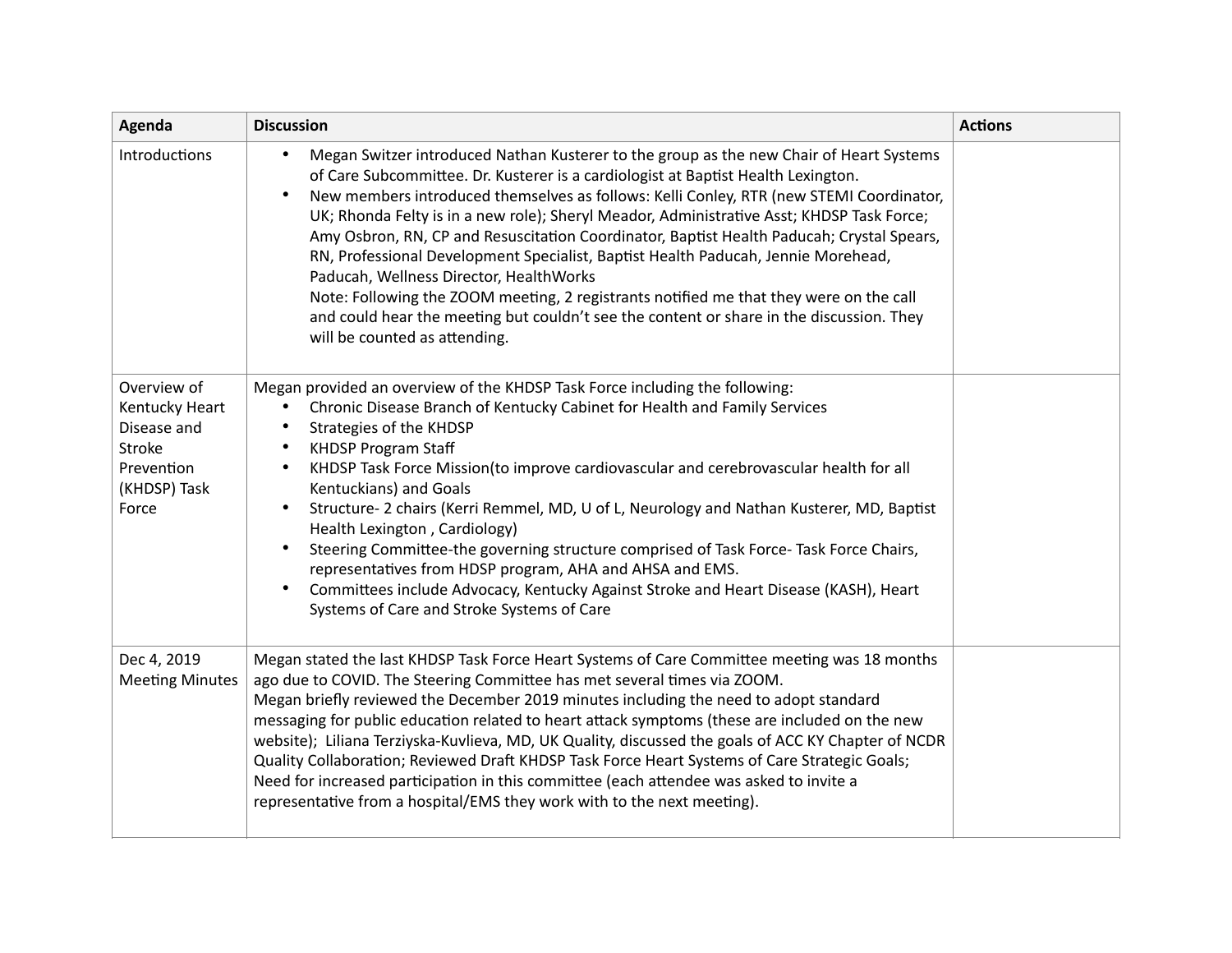| Review of<br>2020-2023<br><b>Strategic Map</b><br>and Plan Heart<br>Systems of Care | Megan stated that the Strategic Plan is updated every 3 years. The Hearts Systems of Care<br>Committee was formed to improve statewide cardiovascular systems of care. Due to the number of<br>new participants she wanted to provide an overview of the 2020-2023 Strategies and Actions.<br>Objective: Update and Continue to<br>Improve CV Systems of Care<br>Strategies<br>1. Identify and improve current heart systems of care<br>2. Engage receiving hospitals to work with its referral<br>base to improve outcomes<br>3. Continue collaboration among healthcare systems and<br>public health to standardize messaging | Megan Switzer<br>$\blacktriangleright$<br>will schedule a<br>Heart Systems of<br>Care<br>Subcommittee<br>Zoom meeting for<br>the end of June<br>2021. |
|-------------------------------------------------------------------------------------|---------------------------------------------------------------------------------------------------------------------------------------------------------------------------------------------------------------------------------------------------------------------------------------------------------------------------------------------------------------------------------------------------------------------------------------------------------------------------------------------------------------------------------------------------------------------------------------------------------------------------------|-------------------------------------------------------------------------------------------------------------------------------------------------------|
|                                                                                     | 4. Continue to engage EMS in heart systems of care<br><b>DISCUSSION:</b><br>1. Megan recommended that we have more frequent Heart Systems of Care Committee meetings<br>so we can accomplish our goals outlined in the Strategic Plan. She asked the group what they<br>thought about monthly or bimonthly meetings. The participants decided that we should meet the<br>end of June.                                                                                                                                                                                                                                           |                                                                                                                                                       |
|                                                                                     | Strategy 1: Identify and improve current heart systems of care.<br><b>Strategy 1; Action Item 1:</b>                                                                                                                                                                                                                                                                                                                                                                                                                                                                                                                            |                                                                                                                                                       |
|                                                                                     | <b>Action Items</b>                                                                                                                                                                                                                                                                                                                                                                                                                                                                                                                                                                                                             |                                                                                                                                                       |
|                                                                                     | Identify and disseminate map of 24/7 ST-elevation myocardial infarction<br>(STEMI) receiving facilities capable of primary percutaneous coronary<br>intervention (PCI).                                                                                                                                                                                                                                                                                                                                                                                                                                                         |                                                                                                                                                       |
|                                                                                     | <b>DISCUSSION:</b><br>1. We need to update the KY map for Primary PCI Receiving facilities. Alex Kuhn stated he would<br>work on updating the map using certificate of need for PCI facilities data, Mission: Lifeline data<br>and KBEMS.<br>2. Facilities that state they have PPCI capabilities but are not consistently available 24/7/365<br>continues to be a concern. A KBEMS STEMI Destination Protocol is available online that<br>provides EMS with the option of bypassing a hospital if they do not have PCI capabilities.                                                                                           | $\triangleright$ Alex Kuhn will<br>update the KY<br>state wide map<br>with PPCI<br>facilities who<br>have 24/7/365<br>capabilities.                   |
|                                                                                     | <b>Strategy 1; Action Item 2:</b>                                                                                                                                                                                                                                                                                                                                                                                                                                                                                                                                                                                               |                                                                                                                                                       |
|                                                                                     | Promote dissemination and utilization of current guideline-based                                                                                                                                                                                                                                                                                                                                                                                                                                                                                                                                                                |                                                                                                                                                       |
|                                                                                     | statewide STEMI protocols for rapid transport from non-PCI-capable                                                                                                                                                                                                                                                                                                                                                                                                                                                                                                                                                              |                                                                                                                                                       |